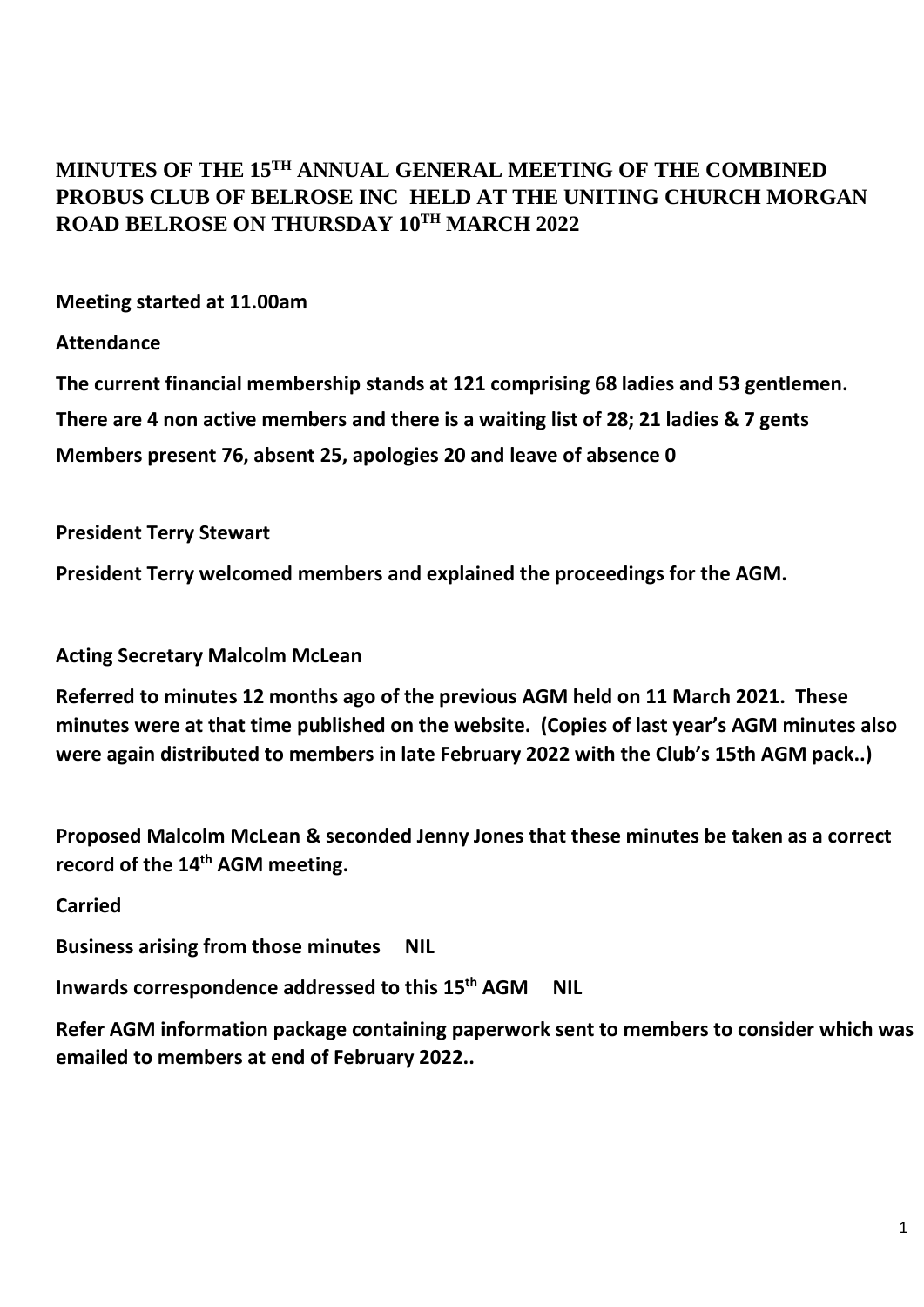## **REPORTS**

**President's report:** 

**President Terry's report was also included in the information package.**

**Terry thanked all members who had served on this outgoing committee and the support members who work so effectively in the background to help the club function and ensuring that all was ready for the meetings and who afterwards cleared up the premises. Terry in particularly thanked the members who are retiring from the committee and the continuing members who have again to be re-elected.**

**Terry moved and Kevin Radford seconded that the outgoing President's report be accepted.**

**Carried** 

**Acting Treasurers report Mike Staniland**

**The Treasurers report, auditor's report and audited financial statements were sent to members with the AGM package**

**Mike advised the new Club incoming treasurer for election this coming year is Colin Fordred. Mike is still to continue on for coming 12 months in his new joint role of Assistant Treasurer/Secretary & happy to assist the new Treasurer if & when required.**

**A Question from the floor from Susan Allsop.**

**Susan's question related to a comment by our Auditor that there was no evidence of the lodgement and payment of our Annual Return to the Department of Fair Trading. There was evidence of a cheque payment for \$84 together with the completed return made 24 May by Chris Wood but the funds were returned in October when I had taken over as Acting Treasurer.**

**I rang Fair Trading and was told that the money was returned because the fee had already been paid. When asked by whom they told me it may take some time to find out and they would ring me back. They never did, so I rang again when finalising the annual Accounts and eventually found out that \$47 had been paid by Geoff Jones on 27 March using his personal credit card. He had never asked for reimbursement or advised Chris that he had paid it.**

**So Chris Wood paid the higher fee (\$84 as it was late) in May. The funds were paid back into our bank account in October.**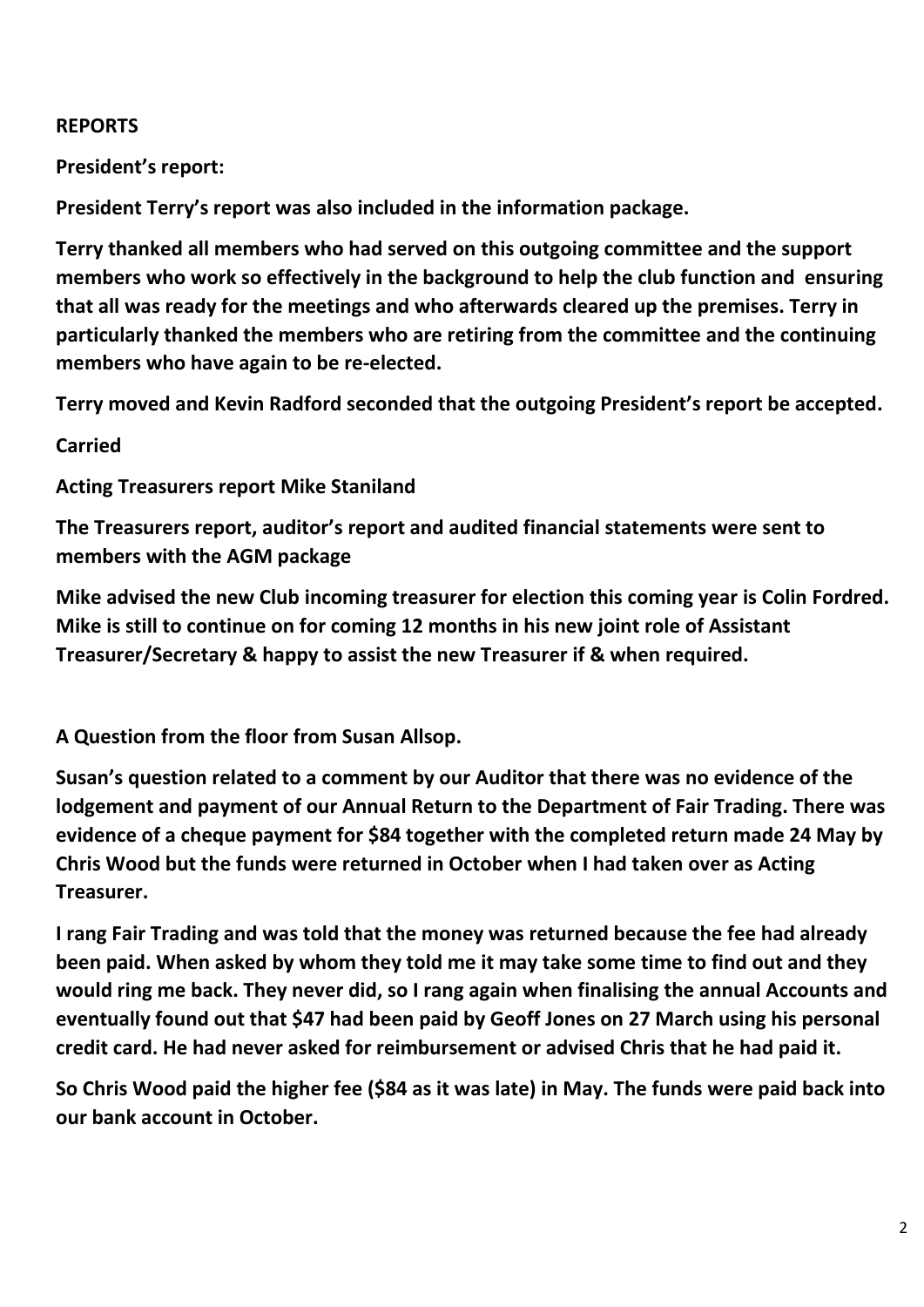**I subsequently spoke to Geoff and he said that he did not want to be reimbursed so long after the event and said that we should treat it as a "donation" to the Club.**

**Mike now moved that the audited financial statements for the financial year ended 31 December 2021 be accepted.** 

**Seconded by Chris Wood.** 

**Carried**

## **Honorary Auditor**

**Mike moved that, Bill Hardman, who has indicated his willingness to continue in his role as honorary auditor, be appointed again as our honorary auditor for the financial year ending 31 December 2022**

**Seconded . Ted Morton.** 

**Carried**

**Annual Membership fees.** 

**The management committee have recommended that the annual membership fees for 2022 period be \$35 per person (a \$10 reduction from last year) with the joining fee remaining @ \$10**

**Moved by Mike that membership fees for this coming 12 months be reduced to \$35.**

**Seconded by Jenny Jones**

**Carried**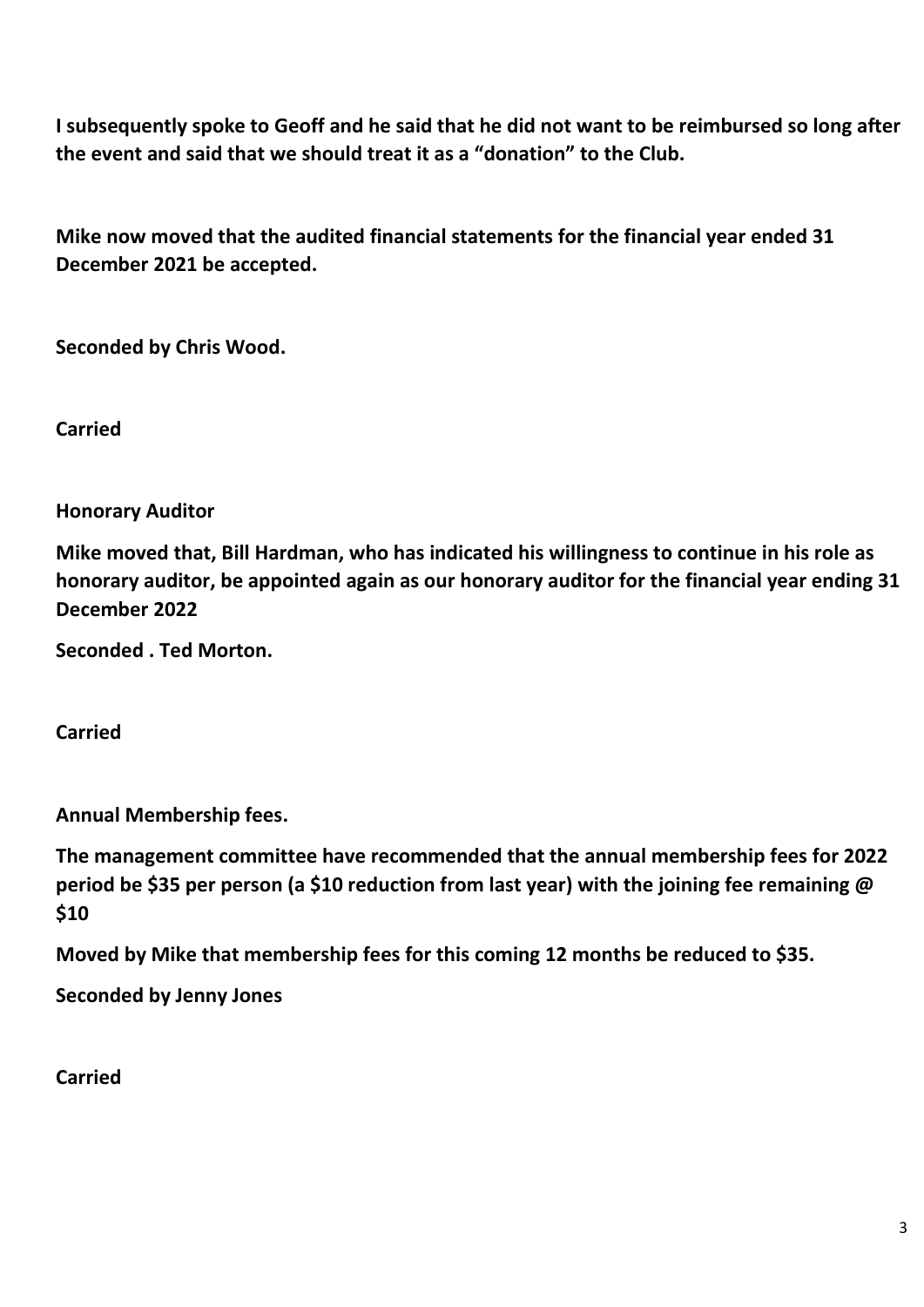## **Election**

**President Terry announced that in accordance with clause 4b of the constitution all management committee positions are now vacated. He asked Mike Gibbs, the returning officer to be chairman of the meeting for the purpose of the election of a new management committee for the 2022/2023 year**

**The Acting Secretary has received nominations for the following positions: with exception of Warwick Brady & Tony Lovett .**

- **President – Liz Pawsey** • **Vice President – Ros Thompson** • **Secretary – Lesley Walker** • **Treasurer – Colin Fordred**  • **Assistant Secretary/Treasurer- Mike Staniland** • **Entertainment Officer - Warwick Brady** • **Guest Speaker Officer - Jan Staniland** • **Membership Officer - Tony Lovett** • **Newsletter Editor - Jenny Jones**
- **Social Officer Margaret Lovett**
- **Tours and Outings Officer – Margaret Ayre**
- **Welfare Robyn Wood**

**The returning officer Mike Gibbs declared those nominees other than Warwick & Tony duly elected for these vacant positions.**

**As Warwick Brady & Tony Lovett were without nominations & as they have indicated an interest in continuing in their current respective roles Entertainment & Membership, and in accordance with Club Regulations & Standing Orders the incoming new committee will consider & ratify these unelected positions and then advise members that positions have been so ratified & filled as outlined at our next General Meeting (ie April 2022.)**

**Terry Stewart although not elected will fill the position of Past President on this new 2022 committee.**

**Mike Gibbs then handed the chair back to President Terry**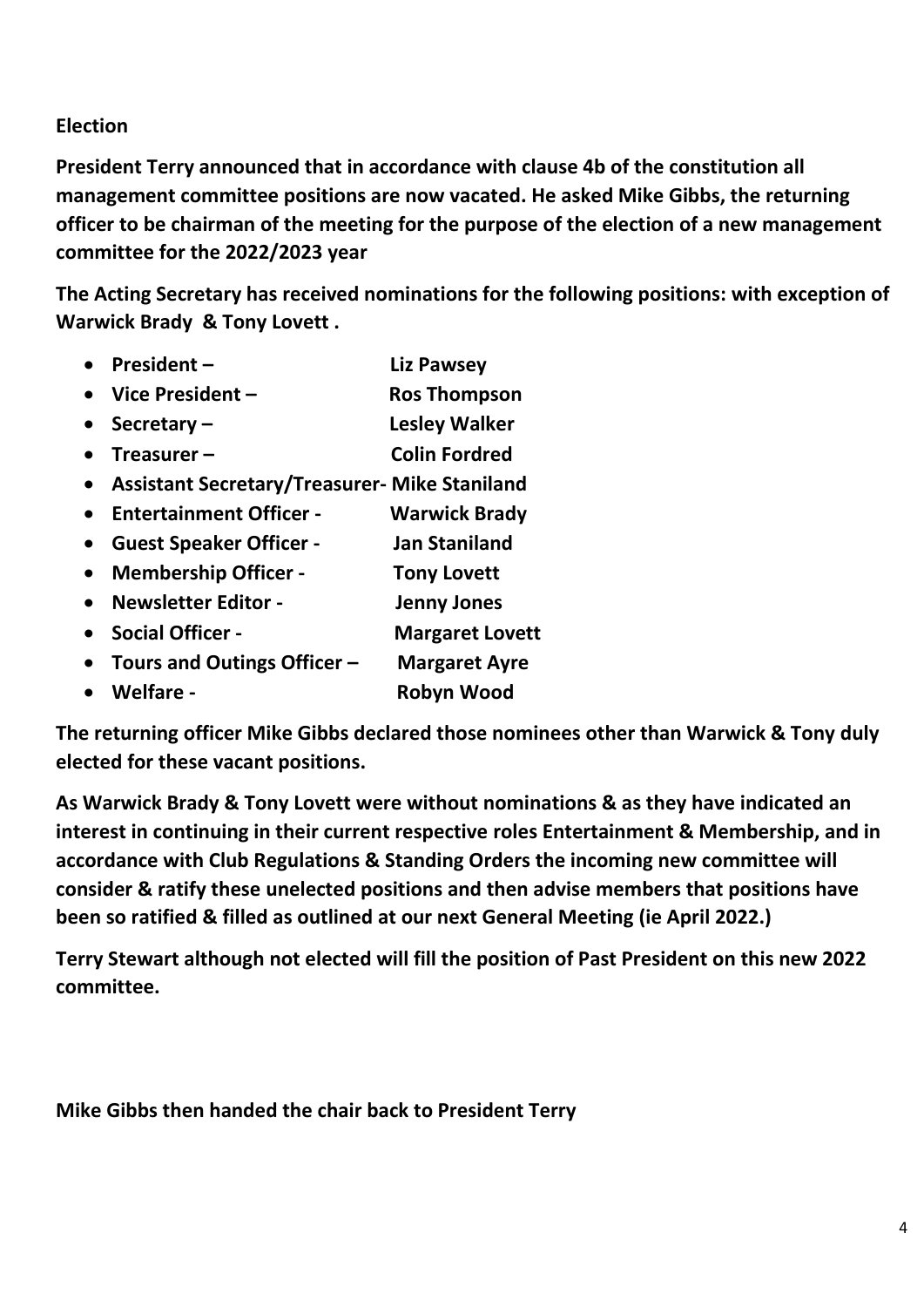**President Terry…**

**I wish to congratulate Liz Pawsey on her election as President of our Club and ask her to come forward.**

**Liz Pawsey, you have been elected as President of the Combined Probus Club of Belrose Incorporated and as such it becomes your responsibility to uphold the aims and objectives as set out in the Club's Constitution.**

**It is also your duty to place particular emphasis on the importance of fellowship and friendship within the Club and with guests and visiting Probians.** 

**It is my honour to invest you with your collar of office as President of the Combined Probus Club of Belrose Incorporated.**

**On behalf of all members, I wish you a successful and rewarding year in office.**

**Terry then presented Liz with the Collar of Office, President's Pin and Name Bar**

**Newly elected 2022 President Liz was then invited to respond…**

**Liz thanked Terry for his successful year as President of the Club.** 

**Liz then proceeded to introduce her new incoming Committee to the meeting.**

**Also Liz advised the Club's backup Support positions which included….**

|           | • Appreciation and Historic Walks John Robinson |                                            |
|-----------|-------------------------------------------------|--------------------------------------------|
| $\bullet$ | Auditor $-$                                     | <b>Bill Hardman</b>                        |
|           | $\bullet$ Hospitality –                         | Jane White, Barbara Moxham, Jenny Jones    |
|           | • Movie Group $-$                               | <b>Gloria Attwooll</b>                     |
| $\bullet$ | $Reception -$                                   | <b>Warren Needs</b>                        |
|           | • Annual Room set-up roster $-$                 | Malcolm McLean, Les Bassett & Peter Moxham |
| $\bullet$ | Walking Group $-$                               | <b>Helen Miles</b>                         |
|           |                                                 |                                            |